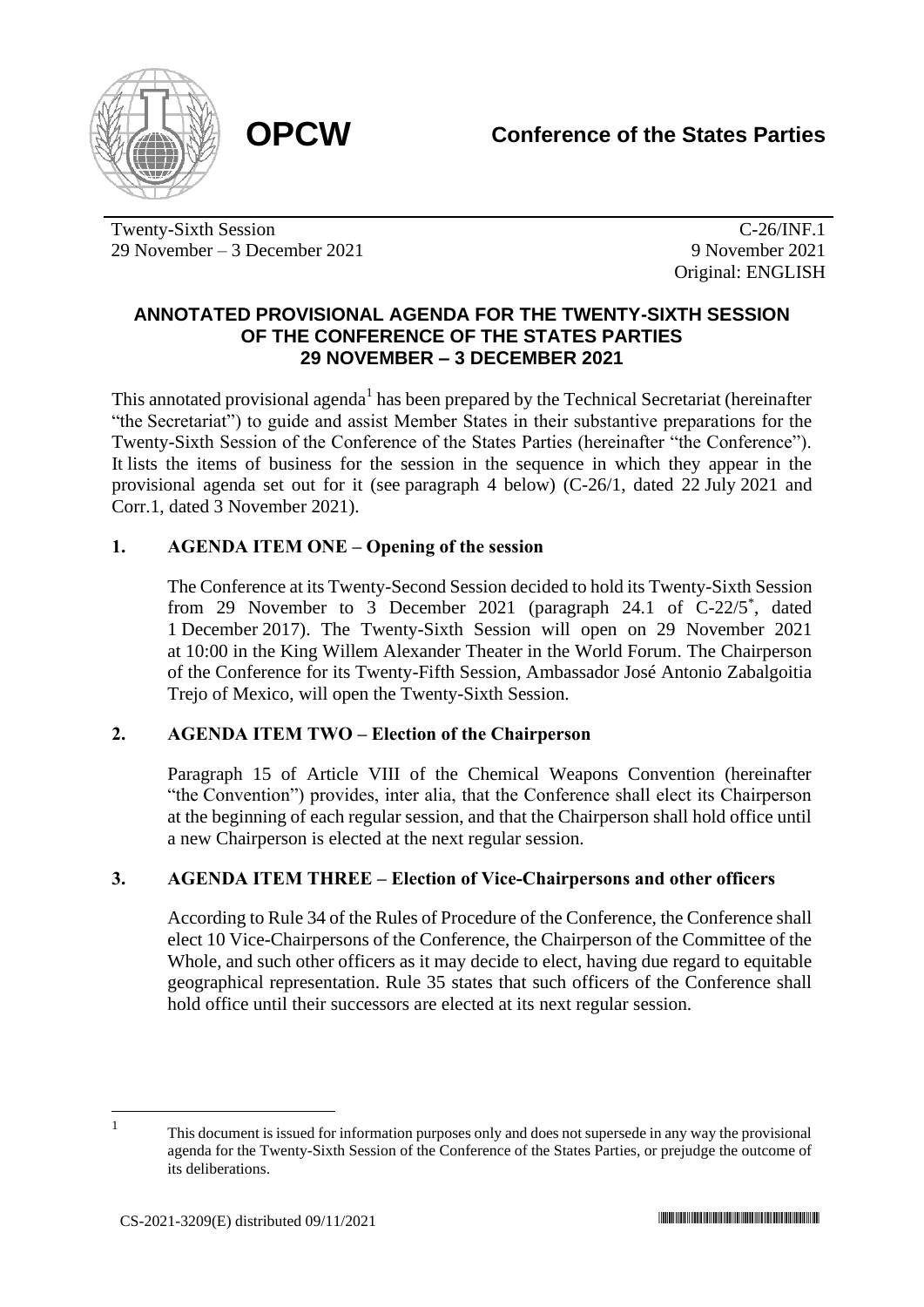## **4. AGENDA ITEM FOUR – Adoption of the agenda**

According to Rule 14 of the Rules of Procedure of the Conference, any request for the inclusion in the agenda of supplementary items must be received not later than 30 days before the date set for the opening of any regular session. Because the Director-General had received no such request by 30 October 2021, the Conference is **requested**, subject to the recommendation of the General Committee, to approve the following agenda, which was circulated in C-26/1 and Corr.1.

AGENDA ITEM ONE – Opening of the session

AGENDA ITEM TWO – Election of the Chairperson

AGENDA ITEM THREE – Election of Vice-Chairpersons and other officers

AGENDA ITEM FOUR – Adoption of the agenda

AGENDA ITEM FIVE – Organisation of work and establishment of subsidiary bodies

AGENDA ITEM SIX – Appointment of the Credentials Committee

AGENDA ITEM SEVEN – Statement by the Director-General

AGENDA ITEM EIGHT – General debate

AGENDA ITEM NINE – Status of implementation of the Chemical Weapons Convention

AGENDA ITEM TEN – Annual report of the OPCW on the implementation of the Chemical Weapons Convention in 2020

AGENDA ITEM ELEVEN – Annual report of the Executive Council on the performance of its activities for the period from 13 July 2020 to 12 July 2021

AGENDA ITEM TWELVE – Election of Member States to membership of the Executive Council

AGENDA ITEM THIRTEEN – Biennial Programme and Budget of the OPCW for 2022 and 2023, submitted by the Executive Council, and all items pertaining to this Budget

AGENDA ITEM FOURTEEN – Scale of assessments for 2022

AGENDA ITEM FIFTEEN – External Auditor's report on the audited Financial Statements of the OPCW and the Provident Fund for 2020

AGENDA ITEM SIXTEEN – Future procedures for the appointment of the External Auditor

AGENDA ITEM SEVENTEEN – Administrative and financial matters

AGENDA ITEM EIGHTEEN – Fostering of international cooperation for peaceful purposes in the field of chemical activities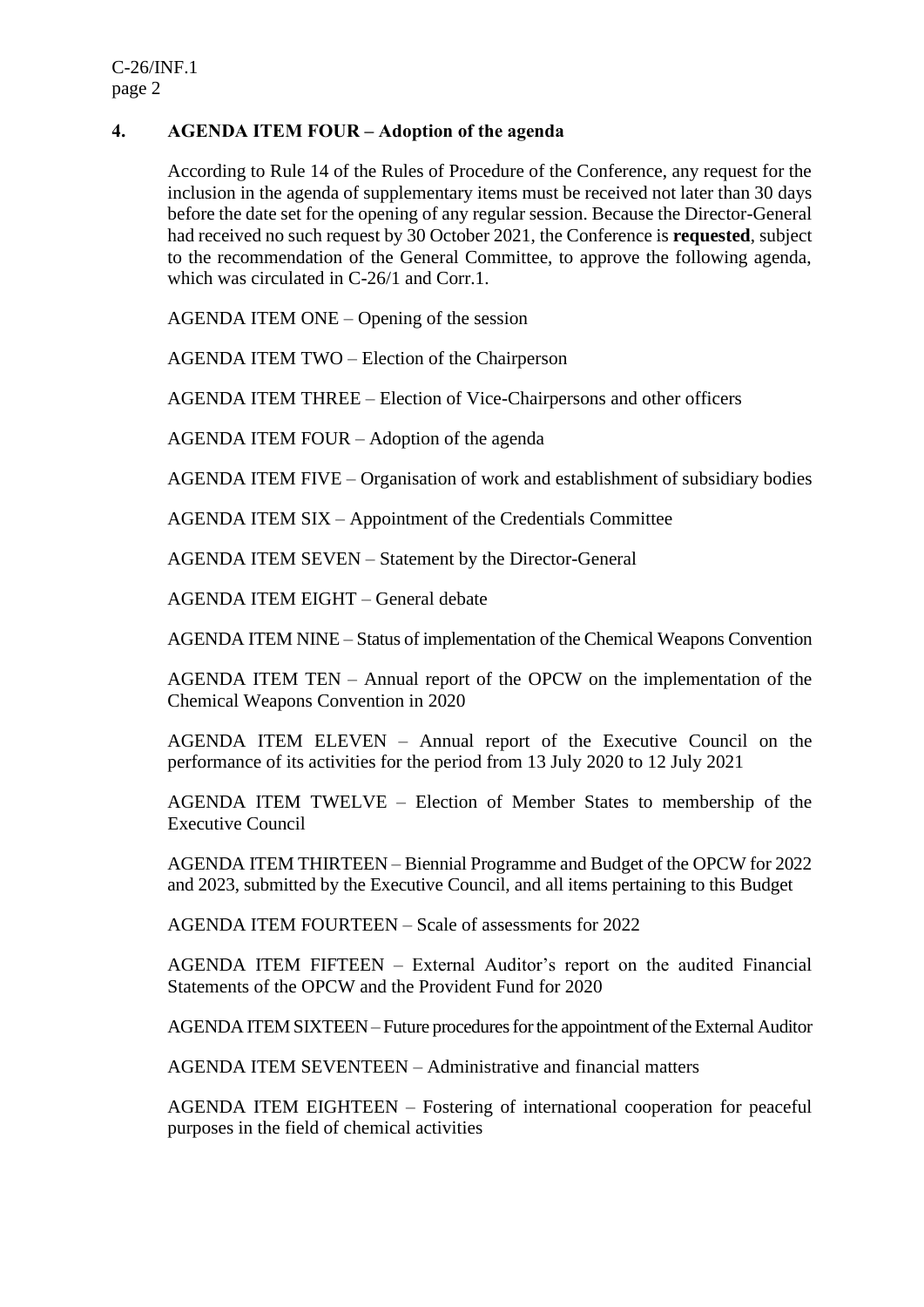AGENDA ITEM NINETEEN – Ensuring the universality of the Chemical Weapons **Convention** 

AGENDA ITEM TWENTY – The OPCW Programme for Africa

AGENDA ITEM TWENTY-ONE – Engagement with the chemical industry and the scientific community

AGENDA ITEM TWENTY-TWO – Appointment of the Director-General

AGENDA ITEM TWENTY-THREE – Reports of subsidiary bodies

AGENDA ITEM TWENTY-FOUR – Follow-up to the Third Review Conference<sup>2</sup>

AGENDA ITEM TWENTY-FIVE – Dates and duration of the Fifth Review Conference and of the next regular sessions of the Conference of the States Parties

AGENDA ITEM TWENTY-SIX – Any other business

AGENDA ITEM TWENTY-SEVEN – Adoption of the report of the Conference of the States Parties

AGENDA ITEM TWENTY-EIGHT – Closure

#### **5. AGENDA ITEM FIVE – Organisation of work and establishment of subsidiary bodies**

The Conference is **requested** to consider such recommendations as the General Committee may make to it in accordance with Rule 43(b) of the Rules of Procedure of the Conference, and to take such action as it deems appropriate.

#### **6. AGENDA ITEM SIX – Appointment of the Credentials Committee**

Rule 27 of the Rules of Procedure of the Conference provides that a Credentials Committee shall be appointed at the beginning of each session of the Conference; that it shall consist of 10 members, who shall be appointed by the Conference on the proposal of its Chairperson; that it shall elect its own officers; and that it shall examine the credentials of all representatives and report without delay to the Conference.

#### **7. AGENDA ITEM SEVEN – Statement by the Director-General**

The Conference is **requested** to note the opening statement by the Director-General (this document will be assigned an official reference number when it is made available to delegations).

 $\overline{2}$ 

Review Conference = Special Session of the Conference of the States Parties to Review the Operation of the Chemical Weapons Convention.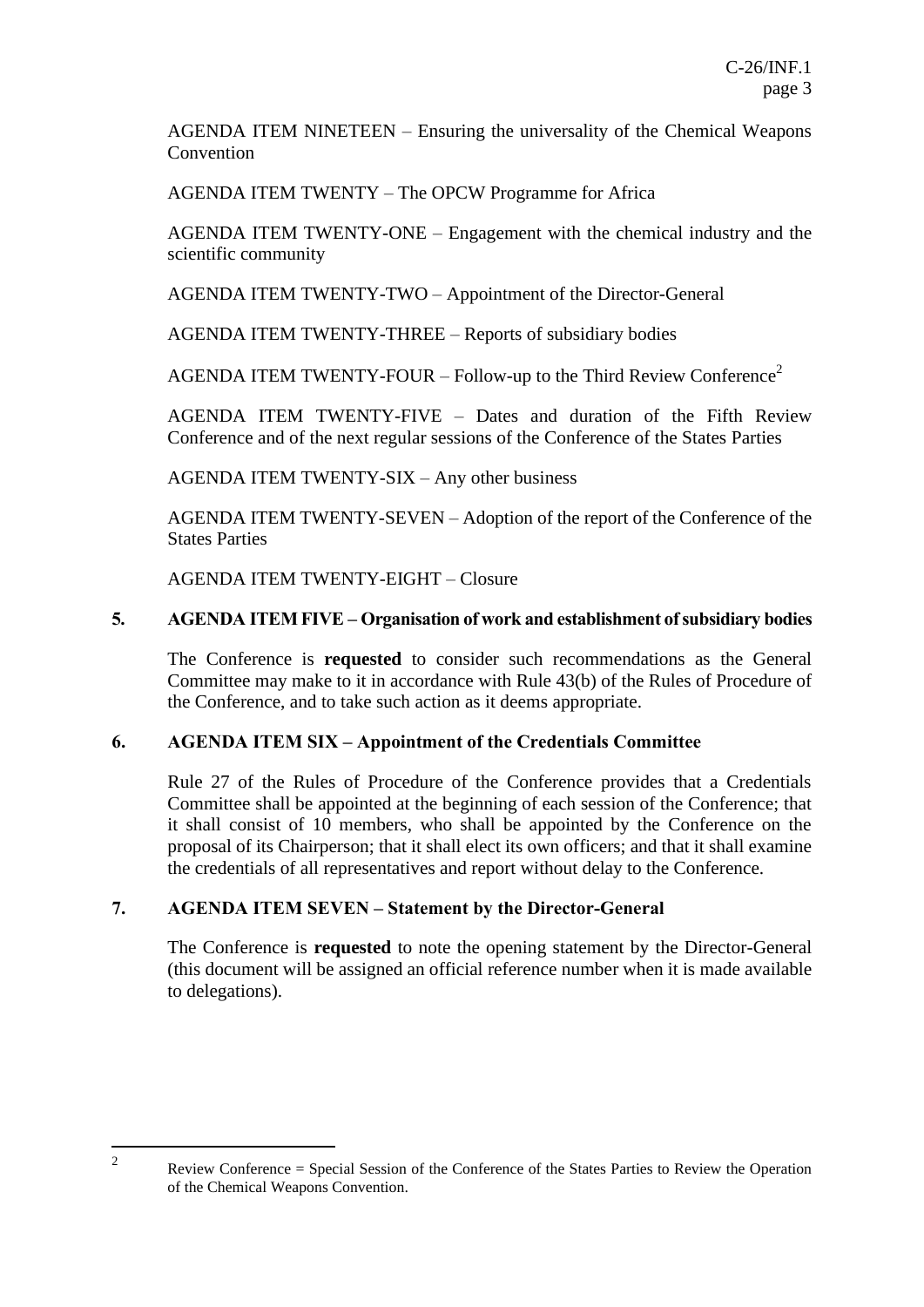## **8. AGENDA ITEM EIGHT – General debate**

- 8.1 Delegations are requested to provide their regional or national statements to the Secretariat for the Policy-Making Organs [\(national.statements@opcw.org\)](mailto:national.statements@opcw.org) by 19 November 2021. These statements will be distributed, as provided, to all States Parties via the Organisation's external server. Statements provided in a language other than English will be translated into English by the Secretariat and uploaded to the external server as soon as possible.
- 8.2 Delegations are encouraged to submit their interventions in reply to any regional or national statement to the Secretariat for the Policy-Making Organs (national statements @opcw.org) by 25 November 2021. These statements will also be distributed, as provided, to all Member States via the external server.
- 8.3 VIP representatives<sup>3</sup> may address the Conference under the general debate via pre-recorded audio-visual messages. The video is to be submitted to [national.statements@opcw.org](mailto:national.statements@opcw.org) and will be uploaded to the public website [\(www.opcw.org\)](http://www.opcw.org/), if requested, as described on the public website and in the "Guidelines for the Delegates", which will be circulated by the Secretariat in the near future.

### **9. AGENDA ITEM NINE – Status of implementation of the Chemical Weapons Convention**

### **Subitem 9(a): Progress report on the implementation of the plan of action regarding the implementation of Article VII obligations**

9.1 Further to a decision by the Conference at its Fourteenth Session regarding the implementation of Article VII obligations (C-14/DEC.12, dated 4 December 2009), the Conference is **requested** to consider and note a report by the Director-General on the "Overview of the Status of the Implementation of Article VII of the Chemical Weapons Convention as at 31 July 2021" (EC-98/DG.13 C-26/DG.11, dated 14 September 2021); a report by the Director-General on the "Status of Implementation of Article VII of the Chemical Weapons Convention as at 31 July 2021: Article VII – Initial Measures" (EC-98/DG.12 C-26/DG.10, dated 14 September 2021); and a report by the Director-General on the "Status of Implementation of Article VII of the Chemical Weapons Convention as at 31 July 2021: Additional Measures for States Parties That Possess Industrial Facilities Which are Declarable Under the Convention" (EC-98/DG.11 C-26/DG.9, dated 14 September 2021).

#### **Subitem 9(b): Implementation of the regime governing the handling of confidential information by the Technical Secretariat in 2020**

9.2 The Conference is **requested** to consider and note a report by the Director-General on the implementation of the regime governing the handling of confidential information by the Secretariat in 2020 (EC-96/DG.12 C-26/DG.1, dated 19 February 2021).

In accordance with previous practice, VIP representatives of the States Parties are representatives ranking Deputy Minister level or higher than Deputy Minister level.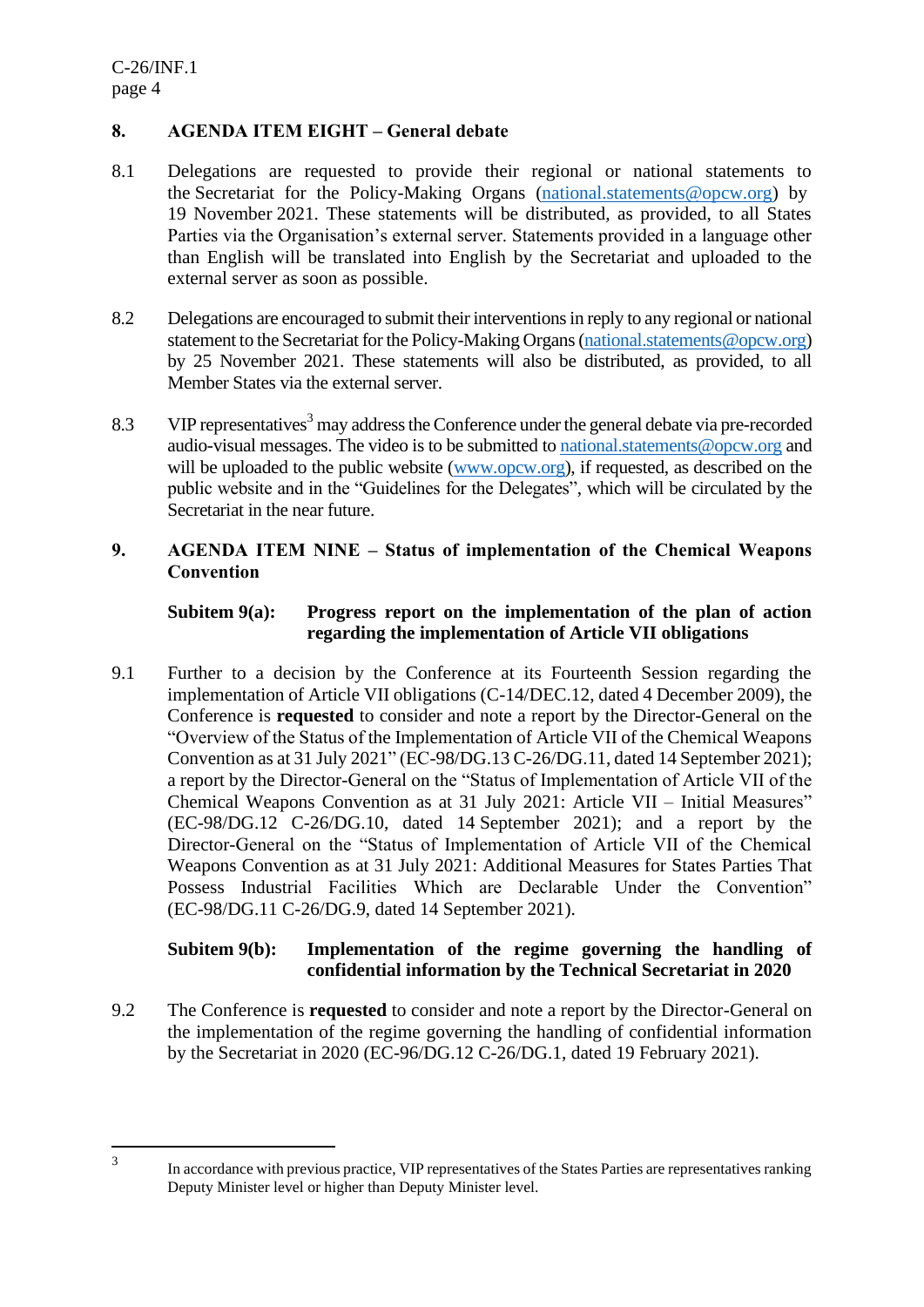#### **Subitem 9(c): Implementation of the Conference of the States Parties and Executive Council decisions on destruction-related issues**

- 9.3 Pursuant to a decision by the Conference at its Sixteenth Session (subparagraph 3(f) of C-16/DEC.11, dated 1 December 2011), the Conference is **requested** to undertake an annual review of the implementation of this decision at a specially designated meeting (or meetings) of the Conference.
- 9.4 Pursuant to the provisions of the same subparagraph of the above-mentioned decision by the Conference at its Sixteenth Session, "[e]ach possessor State concerned is to provide an annual report to the Conference of the States Parties, and provide an annual briefing at a closed meeting of the Conference of the States Parties, on the progress in the destruction of its remaining stockpiles of chemical weapons and identifying progress made since the last briefing in order to meet the planned completion date. These reports, and briefings, are to also include:
	- (i) Reporting on any specific measures undertaken to overcome problems in the destruction programmes.
	- (ii) Information on the projected schedule for destruction activities to meet the planned completion date".
- 9.5 Further to the same decision by the Conference at its Sixteenth Session (subparagraph  $3(g)$ ) of C-16/DEC.11), "[t]he Director-General is to provide an annual written report to the Conference of the States Parties on the overall destruction progress by the possessor States concerned that is based on the independent information that is received by the Technical Secretariat from the Organisation's inspectors undertaking verification in accordance with Part IV(A) D of the Verification Annex and that is to include information on:
	- (i) The progress achieved to meet the planned completion date(s).
	- (ii) The effectiveness of any specific measures that have been undertaken to overcome problems in the destruction programmes".

## **Subitem 9(d): Addressing the threat from chemical weapons use**

- 9.6 The Conference at its Fourth Special Session adopted a decision entitled "Addressing the Threat from Chemical Weapons Use" (C-SS-4/DEC.3, dated 27 June 2018). Since the previous regular session of the Conference, and pursuant to paragraph 24 of the above-mentioned decision, the following documents have been circulated to the Executive Council (hereinafter "the Council"): EC-97/DG.13, dated 22 June 2021 and EC-98/DG.22, dated 22 September 2021.
- 9.7 At its Twenty-Fifth Session, the Conference adopted a decision "Addressing the Possession and Use of Chemical Weapons by the Syrian Arab Republic" (C-25/DEC.9, dated 21 April 2021). Since the previous regular session of the Conference, and pursuant to paragraph 8 of the above-mentioned decision, the following documents have been circulated to the Council: EC-97/DG.3, dated 23 April 2021; EC-97/DG.7, dated 25 May 2021; EC-97/DG.15, dated 24 June 2021; EC-98/DG.1, dated 23 July 2021; EC-98/DG.6, dated 24 August 2021; EC-98/DG.24, dated 24 September 2021; and EC-99/DG.1, dated 26 October 2021.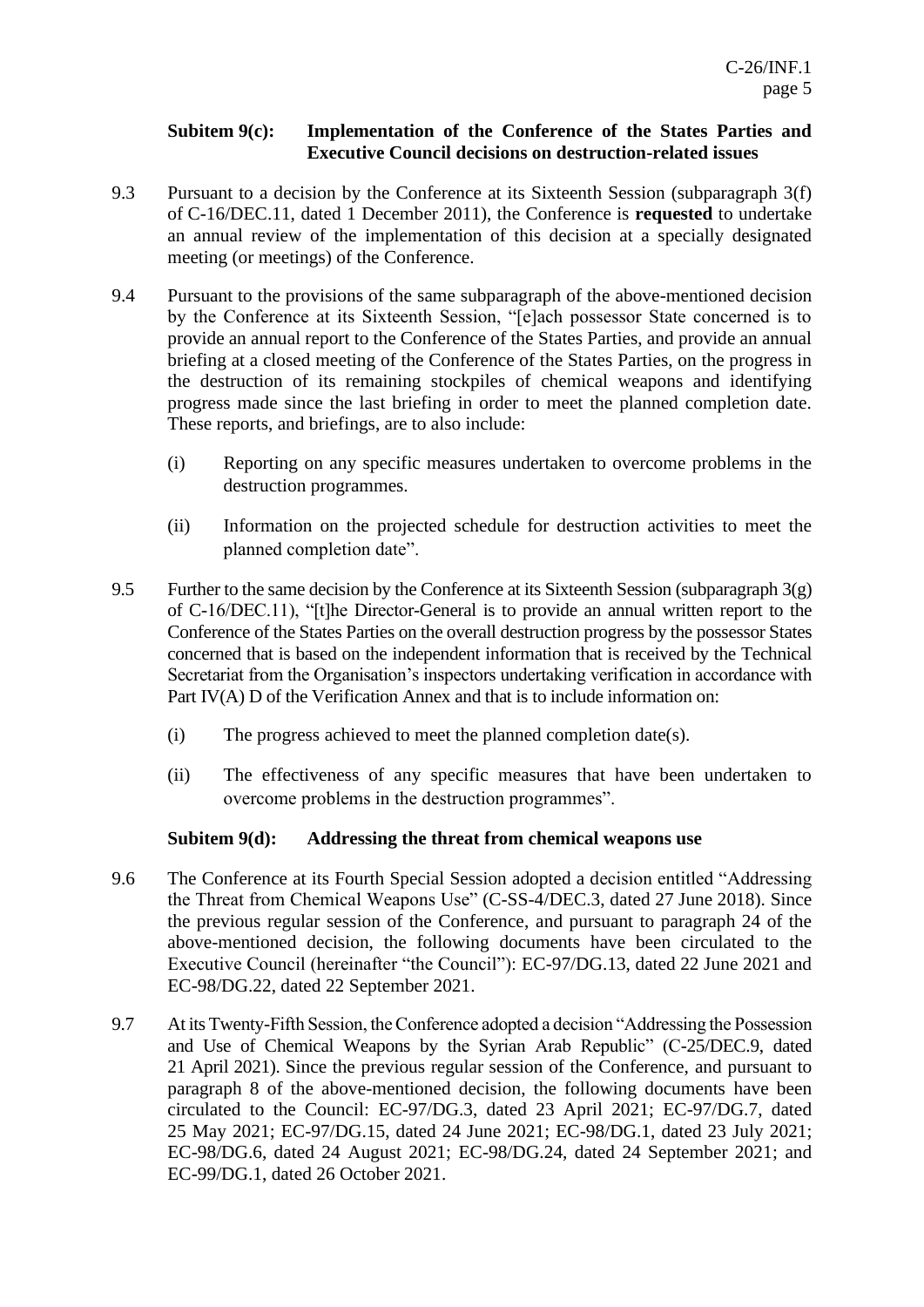## **Subitem 9(e): Status of implementation of the International Support Network for Victims of Chemical Weapons**

- 9.8 The Conference at its Sixteenth Session endorsed a proposal for the establishment of the International Support Network for Victims of Chemical Weapons and the establishment of a voluntary trust fund for this purpose (C-16/DEC.13, dated 2 December 2011). Itrequested the Director-General to report every two years, through the Council, to the Conference at its regular sessions on the status of implementation of this decision.
- 9.9 At its Ninety-Eighth Session, the Council noted the report by the Director-General on the status of implementation of the International Support Network for Victims of Chemical Weapons (EC-98/DG.19 C-26/DG.14, dated 21 September 2021). The Conference is requested to note this report.

#### **10. AGENDA ITEM TEN – Annual report of the OPCW on the implementation of the Chemical Weapons Convention in 2020**

The Conference is **requested** to consider and adopt the draft report of the OPCW on the implementation of the Convention in 2020 (EC-97/2 C-26/CRP.1, dated 7 July 2021), which was considered and submitted to it by the Council at its Ninety-Seventh Session.

#### **11. AGENDA ITEM ELEVEN – Annual report of the Executive Council on the performance of its activities for the period from 13 July 2020 to 12 July 2021**

The Conference is **requested** to note the report of the Council on the performance of its activities for the period from 13 July 2020 to 12 July 2021, its Attachment entitled "Note by the Technical Secretariat: The Destruction of Chemical Weapons Abandoned by Japan in the People's Republic of China", and its Annex entitled "Actions Taken by the Conference of the States Parties at its Twenty-Fifth Session in Response to Recommendations Made by the Executive Council" (EC-98/4 C-26/2, dated 5 October 2021). The report will be introduced by the Chairperson of the Council, Ambassador Abdelouahab Bellouki of Morocco, who will also brief the Conference on any developments that have taken place since the cut-off date for the report (the briefing will be posted on the external server of the OPCW).

#### **12. AGENDA ITEM TWELVE – Election of Member States to membership of the Executive Council**

In accordance with paragraph 23 of Article VIII of the Convention and with Rule 83 of the Rules of Procedure of the Conference, the Conference is **requested** to elect 20 members to serve on the Council for a term of two years, starting on 12 May 2022. To ensure that the Council is constituted in accordance with paragraph 23 of Article VIII, the regional distribution of the elective places to be filled is to be as follows:

| Africa:                          | four elective places  |
|----------------------------------|-----------------------|
| Asia and the Pacific:            | four elective places  |
| Eastern Europe:                  | three elective places |
| Latin America and the Caribbean: | four elective places  |
| Western Europe and other States: | five elective places  |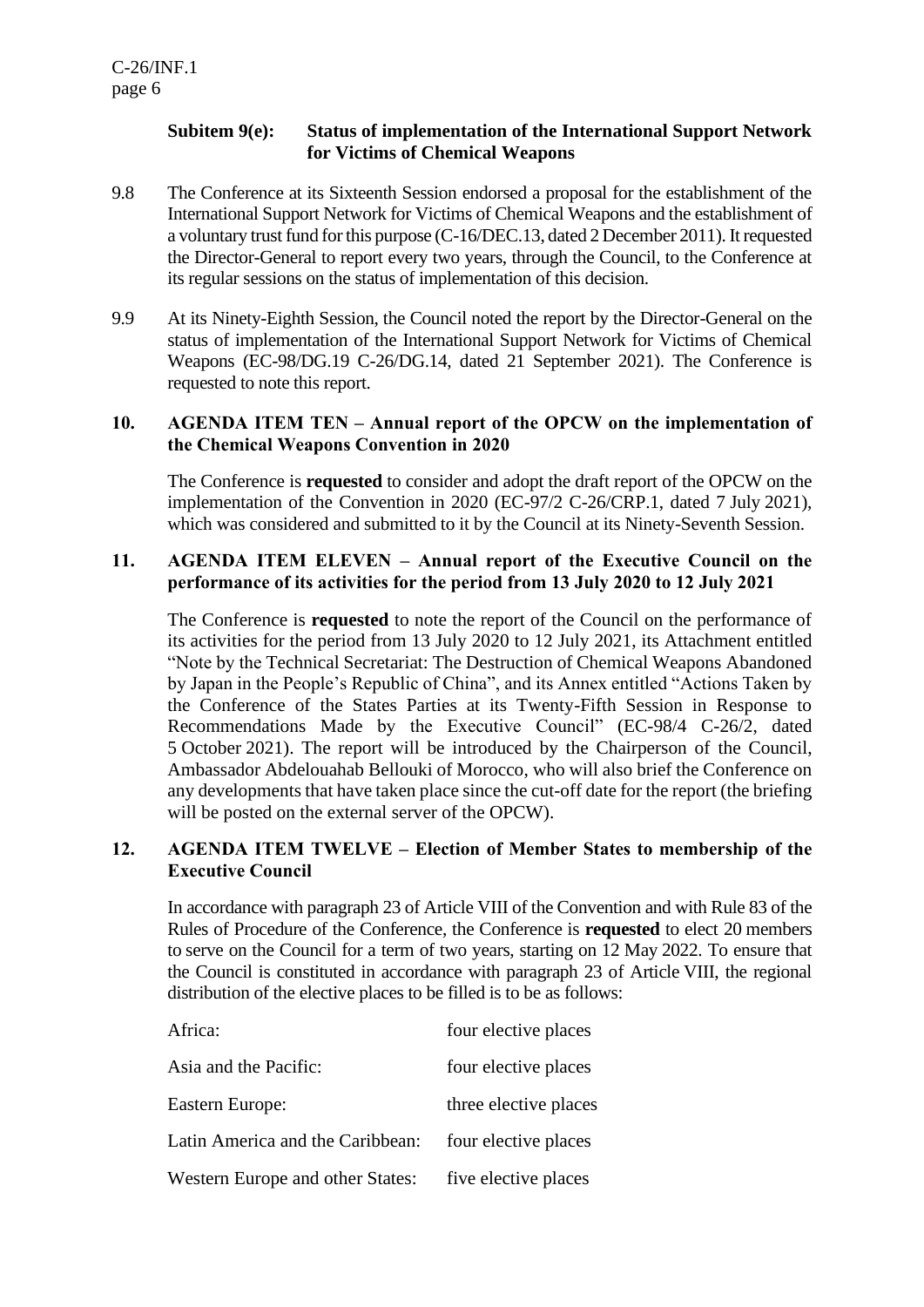### **13. AGENDA ITEM THIRTEEN – Biennial Programme and Budget of the OPCW for 2022 and 2023, submitted by the Executive Council, and all items pertaining to this Budget**

- 13.1 At the Ninety-Eighth Session of the Council, the Secretariat circulated Notes by the Director-General entitled "Financial Status of the Special Fund for Cybersecurity, Business Continuity, and Physical Infrastructure Security" (EC-98/DG.15, dated 14 September 2021) and "Financial Status of the Special Fund for IT Infrastructure to Support Implementation of Decision C-SS-4/DEC.3" (EC-98/DG.25, dated 27 September 2021).
- 13.2 In accordance with subparagraph 32(a) of Article VIII of the Convention, the Council at its Ninety-Eighth Session considered the Draft Programme and Budget of the OPCW for 2022–2023 (EC-98/CRP.1/Rev.1, dated 4 October 2021). The Council could not achieve consensus on the adoption of the draft decision on the Draft Programme and Budget (EC-98/DEC/CRP.8\* , dated 4 October 2021). Following a vote on the matter (paragraph 10.19 of EC-98/5, dated 7 October 2021), the Council adopted the decision and submitted it, together with its recommendation, to the Conference at its Twenty-Sixth Session (EC-98/DEC.5, dated 6 October 2021).
- 13.3 The Conference is **requested**, pursuant to subparagraph 21(a) of Article VIII of the Convention and Regulation 3.7(a) of the OPCW Financial Regulations and Rules and on the recommendation of the Council at its Ninety-Eighth Session (EC-98/DEC.5), to consider and adopt a draft decision on the OPCW Draft Programme and Budget for 2022–2023 (C-26/DEC/CRP.5, dated 20 October 2021).

#### **14. AGENDA ITEM FOURTEEN – Scale of assessments for 2022**

The Conference is **requested** to adopt, pursuant to Regulation 3.7(b) of the OPCW Financial Regulations and Rules, a draft decision on the scale of assessments to be paid by States Parties for the financial year 2022 (C-26/DEC/CRP.8, dated 3 November 2021).

#### **15. AGENDA ITEM FIFTEEN – External Auditor's report on the audited Financial Statements of the OPCW and the Provident Fund for 2020**

At its Ninety-Eighth Session, the Council noted the Financial Statements of the OPCW and the report of the External Auditor for the year ending 31 December 2020 (EC-98/DG.7 C-26/DG.6, dated 30 August 2021). In accordance with Regulation 13.10 of the OPCW Financial Regulations and Rules, the report was forwarded to the Conference, which is **requested** to note it.

#### **16. AGENDA ITEM SIXTEEN – Future procedures for the appointment of the External Auditor**

16.1 According to Article 13.1 of the OPCW Financial Regulations, the Conference shall appoint the External Auditor, who shall be the Auditor-General (or an officer holding an equivalent title) of a State Party, and such appointment shall be in the manner and for the period determined by the Conference and for a single period of not less than two years, but not exceeding six years.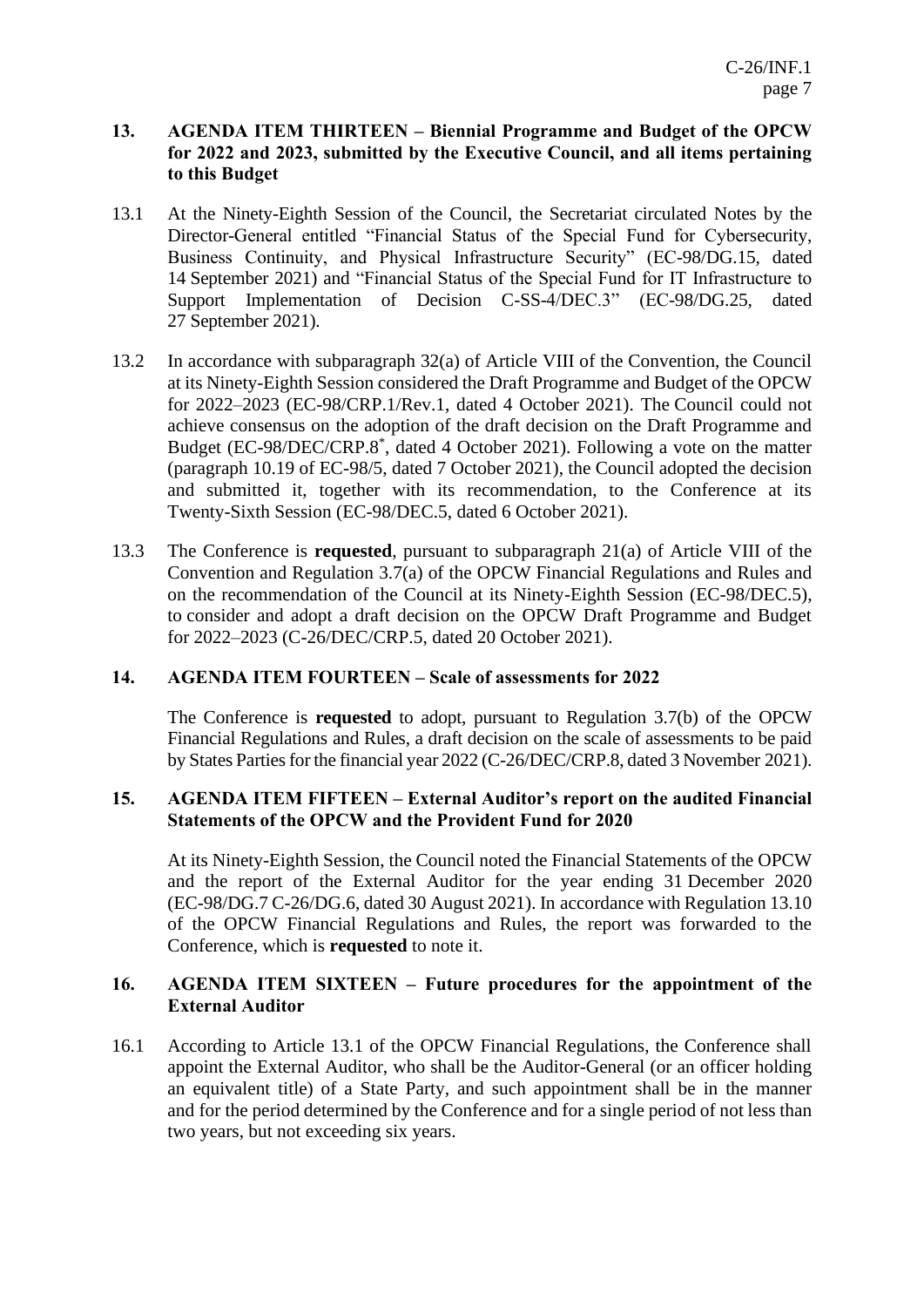C-26/INF.1 page 8

- 16.2 Further to a decision by the Conference at its Twenty-Fifth Session (C-25/DEC.10, dated 21 April 2021), the Council at its Ninety-Seventh Session established the Working Group on the Manner of Appointment of the External Auditor (paragraph 12.1 of EC-97/3, dated 8 July 2021).
- 16.3 At the Ninety-Eighth Session of the Council, the Chairperson of the Working Group, Ambassador Jorge Skinner Klée Arenales of Guatemala, provided an update on its activities (EC-98/WP.3, dated 6 October 2021).
- 16.4 Further to the decision of the Conference at its previous session (C-25/DEC.10), the Chairperson of the Working Group is expected to report to the Conference on the results towards the development of the proposal for the manner in which the Conference shall appoint the External Auditor of the OPCW in the future.

#### **17. AGENDA ITEM SEVENTEEN – Administrative and financial matters**

#### **Subitem 17(a): Cash deficit for 2019**

17.1 At its Ninety-Eighth Session, the Council adopted a decision on the cash deficit for 2019 (EC-98/DEC.2, dated 6 October 2021) and transmitted it to the Conference for approval at its Twenty-Sixth Session. The Conference is **requested** to consider and adopt a draft decision on the matter (C-26/DEC/CRP.2, dated 14 October 2021).

#### **Subitem 17(b): Submission of the 2021 Financial Statements to the External Auditor**

17.2 At its Ninety-Eighth Session, the Council adopted a decision on the submission of the 2021 OPCW Financial Statements to the External Auditor (Financial Rule 11.1.02) (EC-98/DEC.1, dated 5 October 2021) and transmitted it to the Conference for approval at its Twenty-Sixth Session. The Conference is **requested** to consider and adopt a draft decision on the matter (C-26/DEC/CRP.4, dated 18 October 2021).

#### **Subitem 17(c): Special Fund for OPCW Special Missions**

17.3 At its Ninety-Eighth Session and in accordance with a decision by the Conference at its Twentieth Session (C-20/DEC.11, dated 3 December 2015), the Council considered and adopted a decision recommending the extension of the special fund for OPCW special missions for a period of one further year (EC-98/DEC.3, dated 6 October 2021), and transmitted it to the Conference for approval at its Twenty-Sixth Session. The Conference is **requested** to consider and adopt a draft decision on the matter (C-26/DEC/CRP.7, dated 28 October 2021).

#### **Subitem 17(d): Status of implementation by States Parties of agreed multi-year payment plans to regularise the payment of their outstanding annual contributions**

17.4 At its Eleventh Session, the Conference adopted a decision (C-11/DEC.5, dated 7 December 2006) on a mechanism to encourage States Parties that are in arrears to regularise the payment of their outstanding annual contributions through the use of multi-year payment plans, requesting the Secretariat to submit a report to it each year, through the Council, on the status of implementation of agreed multi-year payment plans as at the end of the quarter that falls immediately before the session of the Council that precedes the session of the Conference.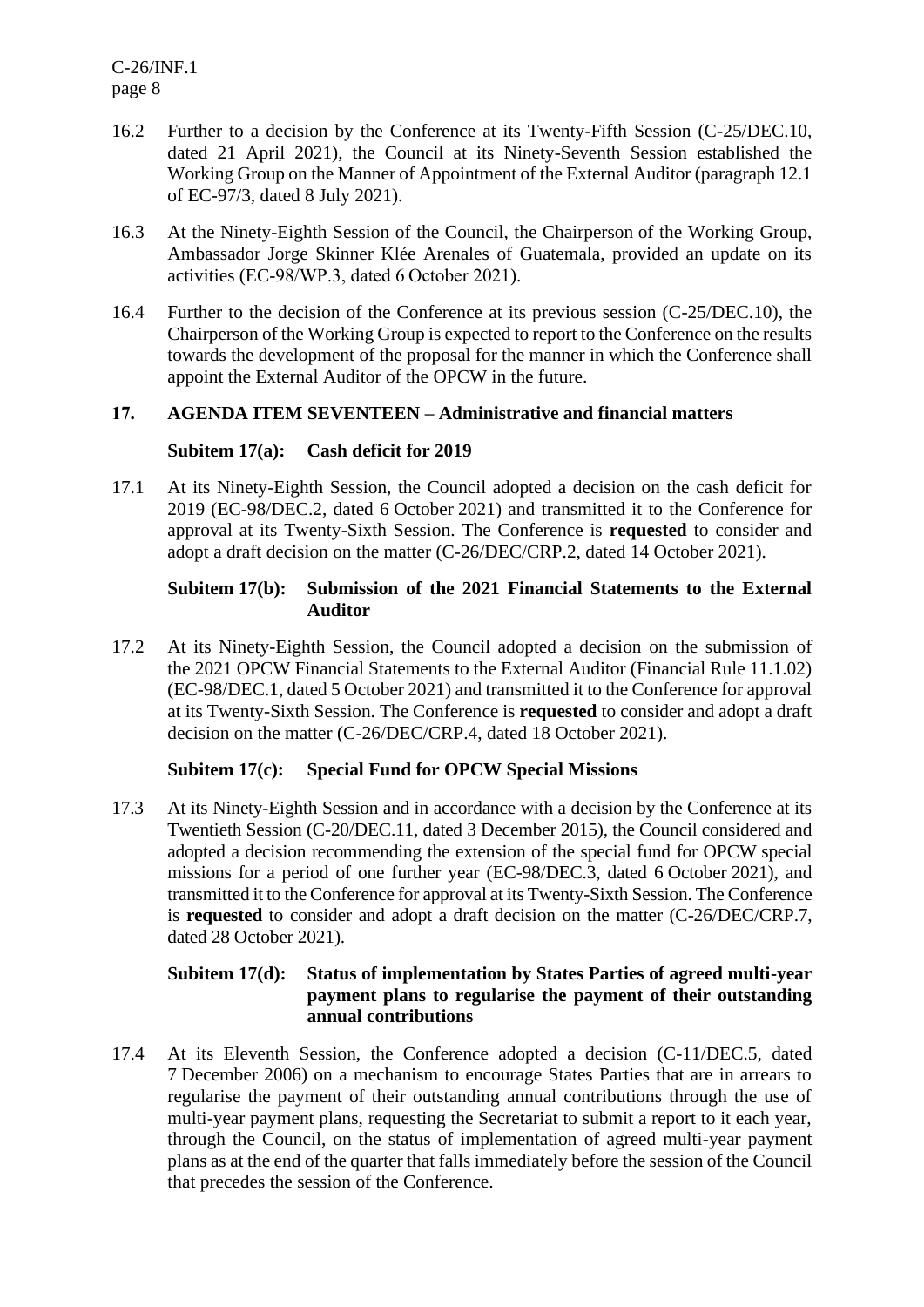17.5 The Conference is **requested** to consider and note a Note by the Director-General reporting on the status of implementation by States Parties of agreed multi-year payment plans (EC-98/DG.4<sup>\*</sup> C-26/DG.5, dated 19 August 2021) that the Council, at its Ninety-Eighth Session, considered and forwarded to it pursuant to the above-mentioned decision.

#### **Subitem 17(e): Recommendation for write-offs of irrecoverable accounts receivable**

17.6 The Council at its Ninety-Eighth Session considered a Note by the Director-General on the recommendation for write-offs of irrecoverable accounts receivable and of losses of assets and recommended that the Conference at its Twenty-Sixth Session approve these write-offs, totalling EUR 12,821.95 (EC-98/DG.2 C-26/DG.4, dated 26 July 2021). The Conference is **requested** to consider and adopt a draft decision on the matter (C-26/DEC/CRP.3, dated 18 October 2021).

## **Subitem 17(f): Transfers of funds during 2020**

17.7 In accordance with Regulation 4.5 of the OPCW Financial Regulations and Rules, all transfers between budget programmes shall be reported to the Conference. The Conference is **requested** to note a Note by the Director-General on this matter (EC-97/DG.12 C-26/DG.3, dated 22 June 2021).

#### **Subitem 17(g): Annual report of the Office of Internal Oversight for 2020**

17.8 In accordance with Regulation 12.5 of the OPCW Financial Regulations and Rules, the Council at its Ninety-Seventh Session considered and forwarded to the Conference the annual report of the Office of Internal Oversight for the period from 1 January to 31 December 2020, and the accompanying Note by the Director-General (EC-97/DG.6 C-26/DG.2, dated 17 May 2021). The Conference is **requested** to note this report.

## **Subitem 17(h): Rehiring of inspectors**

- 17.9 At its Twenty-Fourth Session, the Conference adopted a decision on the rehiring of inspectors (C-24/DEC.10, dated 28 November 2019) and decided to review the implementation of this decision at its Twenty-Sixth Session, in 2021.
- 17.10 At its Ninety-Eighth Session, the Council considered and noted an addendum to the report by the Director-General on the implementation of the tenure policy in 2020 on the impact of the decision on the rehiring of inspectors (EC-97/DG.8/Add.1, dated 1 October 2021). The Conference is **requested** to consider and note the addendum to the report by the Director-General on this matter.

#### **18. AGENDA ITEM EIGHTEEN – Fostering of international cooperation for peaceful purposes in the field of chemical activities**

18.1 The Conference at its Sixteenth Session adopted a decision regarding components of an agreed framework for the full implementation of Article XI of the Convention (C-16/DEC.10, dated 1 December 2011), and requested the Secretariat to report to the Conference at each annual session on the progress of concrete measures undertaken in implementing the decision, and on the status of implementation of Article XI.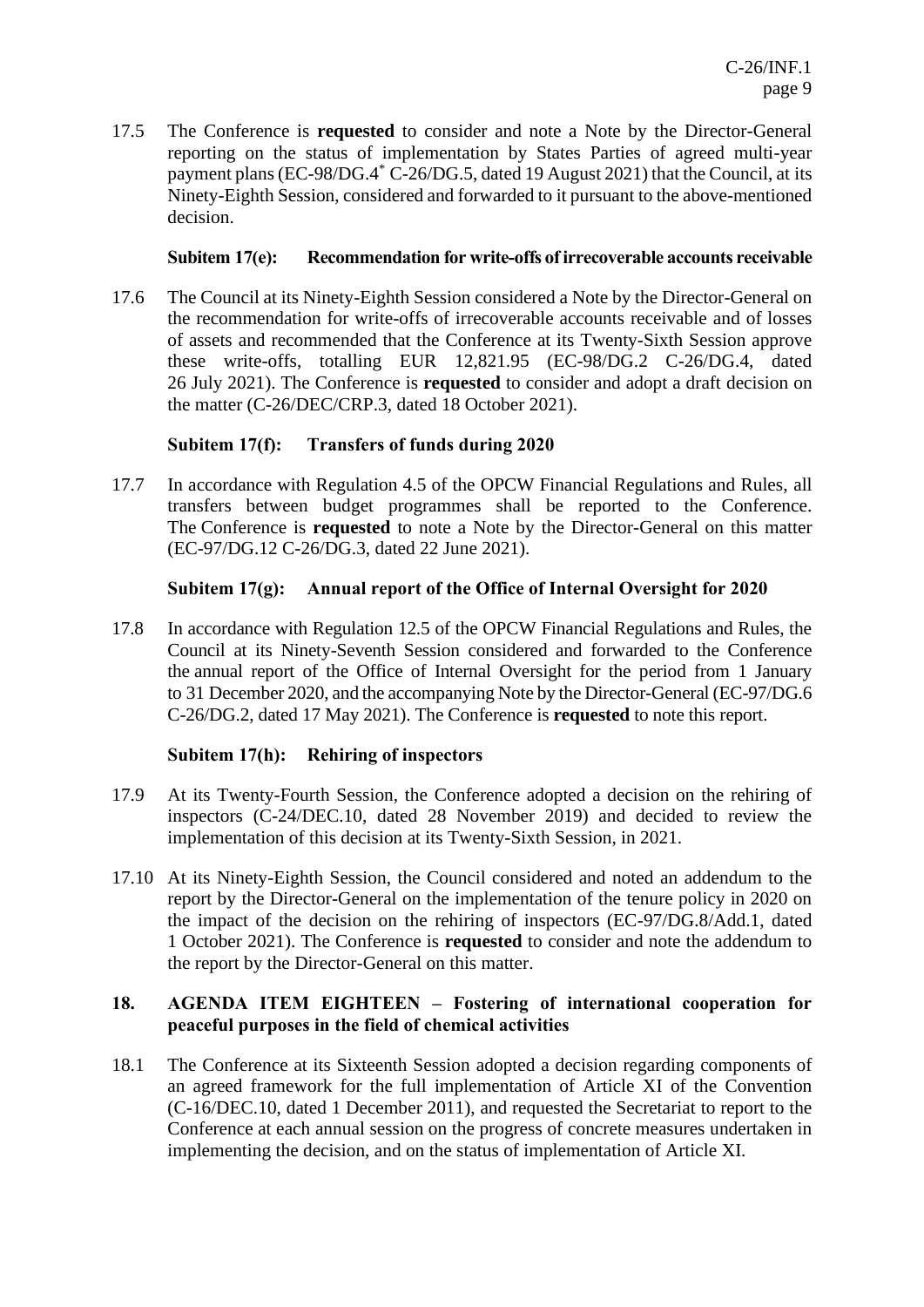C-26/INF.1 page 10

- 18.2 The Conference is **requested** to note a report by the Director-General on the progress made and review of the status of implementation of Article XI of the Convention for the period from 26 August 2020 to 25 August 2021 (EC-98/DG.9 C-26/DG.7, dated 2 September 2021).
- 18.3 The Conference will receive a report by the co-facilitator for Article XI issues, Ms Fadhilah Halimatus Shifa Kusumaningrum of Malaysia, on activities held during the intersessional period (the report has been posted on the external server of the OPCW).

#### **19. AGENDA ITEM NINETEEN – Ensuring the universality of the Chemical Weapons Convention**

- 19.1 The Council at its Twenty-Third Meeting adopted an action plan for the universality of the Convention (EC-M-23/DEC.3, dated 24 October 2003). The plan requested the Director-General, inter alia, to submit to the Conference at its regular sessions an annual report on the implementation of the action plan, and to keep the Council regularly informed, so that the Conference and the Council may review progress and monitor its implementation effectively.
- 19.2 The Conference is **requested** to note the annual Note by the Director-General reporting on the implementation of the action plan for the universality of the Convention during the period from 16 August 2020 to 15 August 2021 (EC-98/DG.10 C-26/DG.8, dated 3 September 2021), and to take any further steps it might consider necessary.

#### **20. AGENDA ITEM TWENTY – The OPCW Programme for Africa**

The Conference is **requested** to note a Note by the Director-General on the Programme to Strengthen Cooperation with Africa on the Chemical Weapons Convention (EC-98/DG.14 C-26/DG.12, dated 9 September 2021 and Corr. 1, dated 27 September 2021).

#### **21. AGENDA ITEM TWENTY-ONE – Engagement with the chemical industry and the scientific community**

The Conference is **requested** to note a Note by the Director-General on engaging the chemical industry associations (C-26/DG.15, dated 5 November 2021).

#### **22. AGENDA ITEM TWENTY-TWO – Appointment of the Director-General**

Based on the recommendation of the Council at its Ninety-Eighth Session (EC-98/DEC.4, dated 6 October 2021), the Conference is **requested** to approve a draft decision on the renewal of the appointment of Mr Fernando Arias as the Director-General of the Technical Secretariat of the Organisation for the Prohibition of Chemical Weapons, for one further term of four years (C-26/DEC/CRP.9, dated 5 November 2021).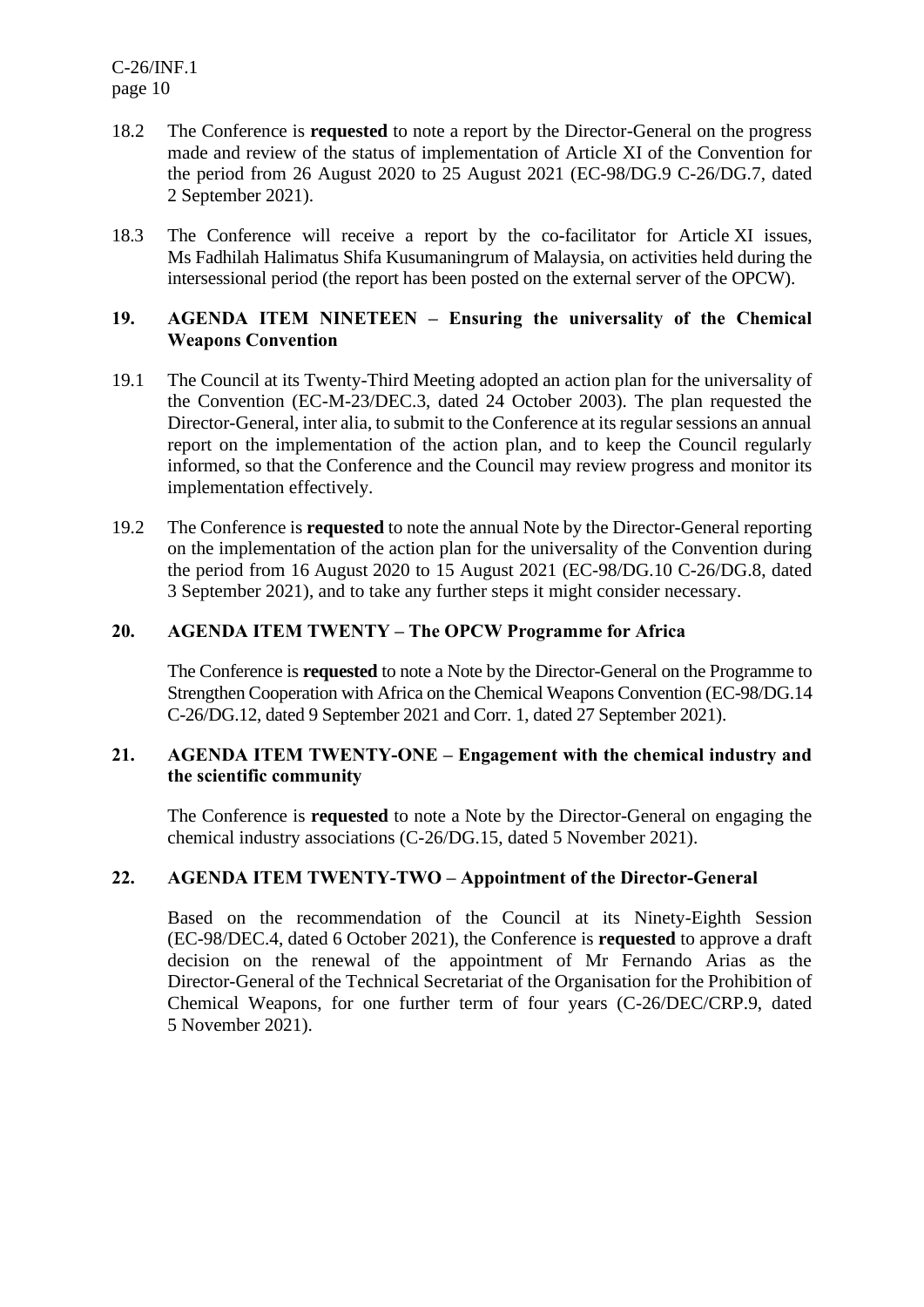#### **23. AGENDA ITEM TWENTY-THREE – Reports of subsidiary bodies**

#### **Committee of the Whole**

23.1 The Committee of the Whole is expected to report on the results of its consideration of those agenda items that the Conference refers to it at the recommendation of the General Committee.

#### **General Committee**

23.2 The Conference is **requested** to note the reports that the General Committee will prepare in accordance with Rule 43 of the Rules of Procedure of the Conference, and to take such action as it deems appropriate.

#### **Commission for the Settlement of Disputes Related to Confidentiality**

23.3 The Conference is **requested** to note the report of the Twenty-Third Meeting of the Commission for the Settlement of Disputes Related to Confidentiality (CC-23/1, dated 15 October 2021).

#### **Credentials Committee**

23.4 The Conference is **requested** to consider and approve the report of the Credentials Committee on the credentials of representatives to the Twenty-Sixth Session of the Conference (this document will be assigned an official reference number when it is made available to delegations).

#### **Committee on Relations with the Host Country**

23.5 At its Eleventh Session, the Conference adopted a decision establishing a Committee on Relations with the Host Country (hereinafter "the Host Country Committee") (C-11/DEC.9, dated 7 December 2006). The Chairperson of the Council, Ambassador Abdelouahab Bellouki of Morocco, will report to the Conference on the status of the work of the Host Country Committee.

#### **Advisory Board on Education and Outreach**

- 23.6 The Conference is **requested** to consider and note a Note by the Director-General reporting on the activities of the Advisory Board on Education and Outreach (ABEO) covering the period from 1 September 2020 to 31 August 2021 (EC-98/DG.17 C-26/DG.13, dated 16 September 2021).
- 23.7 The Secretariat circulated a statement by Dr Johannes-Georg Weinig, Chairperson of the ABEO (the statement will be posted on the external server of the OPCW).

#### **Scientific Advisory Board**

23.8 The Secretariat circulated a statement by the Chairperson of the Scientific Advisory Board (the statement will be posted on the external server of the OPCW).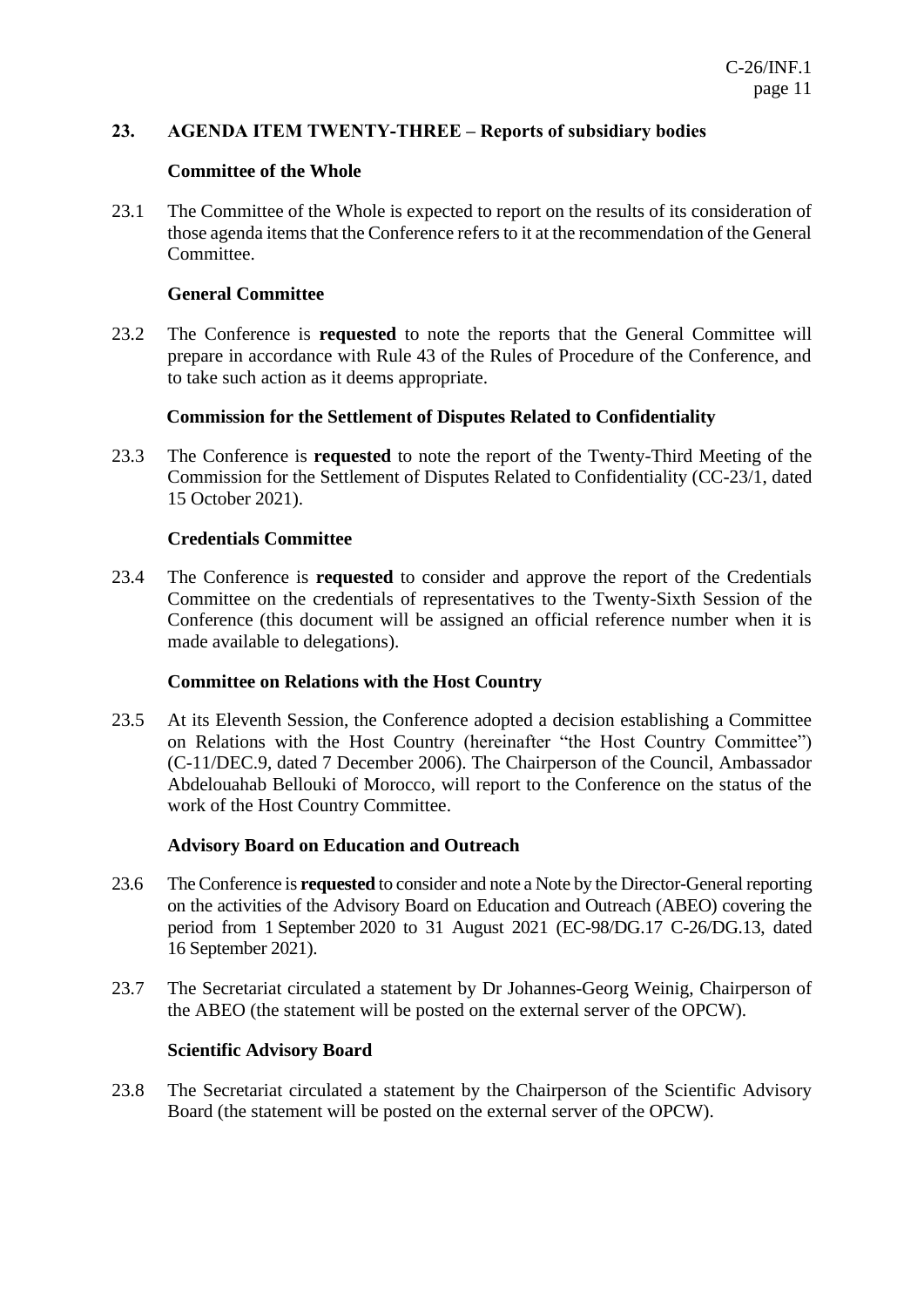## **24. AGENDA ITEM TWENTY-FOUR – Follow-up to the Third Review Conference**

In paragraph 9.17 of its report (RC-3/3\* , dated 19 April 2013), the Third Review Conference expressed its intention to keep the declarations contained in paragraphs 9.3 to 9.16 of that document under review at each regular session of the Conference. Subsequently, the agendas of the Council from its Seventy-Third through Ninety-Eighth Sessions have included an item on the follow-up to the Third Review Conference. Starting from the Eightieth Session of the Council, it was decided to introduce a new procedure whereby updates are provided to the Council by way of an addendum to the Updated Matrix on Actionable Items Identified at the Third Review Conference that encompasses only new activities and developments during the reporting period. A full version of the Matrix was produced only once a year. At its Ninety-First Session, the Council decided that, following the issuance of the final full version of the Matrix at the Ninety-Second Session of the Council, the Secretariat would produce addenda for all subsequent regular sessions that would encompass only new and relevant developments during the reporting period. The most recent such document is EC-98/S/2 (dated 22 September 2021). The Conference is **requested** to note the activities in furtherance of its review of the declarations contained in paragraphs 9.3 to 9.16 of RC-3/3<sup>\*</sup>.

### **25. AGENDA ITEM TWENTY-FIVE – Dates and duration of the Fifth Review Conference and of the next regular sessions of the Conference of the States Parties**

#### **Fifth Review Conference**

- 25.1 In accordance with paragraph 22 of Article VIII of the Convention, the Conference is **requested** to consider and decide upon the specific dates and duration of the Fifth Review Conference.
- 25.2 The Conference is **requested** to consider ways, including through the Council at its next session, to establish an open-ended working group to begin preparations, in cooperation with the Secretariat, for the Fifth Review Conference.

#### **Next regular sessions of the Conference of the States Parties**

25.3 The Conference is **requested** to consider the following dates for the next regular sessions of the Conference:

Twenty-Eighth Session: from 27 November to 1 December 2023;

Twenty-Ninth Session: from 25 to 29 November 2024;

Thirtieth Session: from 24 to 28 November 2025; and

Thirty-First Session: from 23 to 27 November 2026.

25.4 The Conference is further **requested** to authorise the Director-General to conclude appropriate agreements with the World Forum, thus ensuring the availability of conference facilities on these dates, while maintaining the flexibility to make necessary adjustments, if so required.